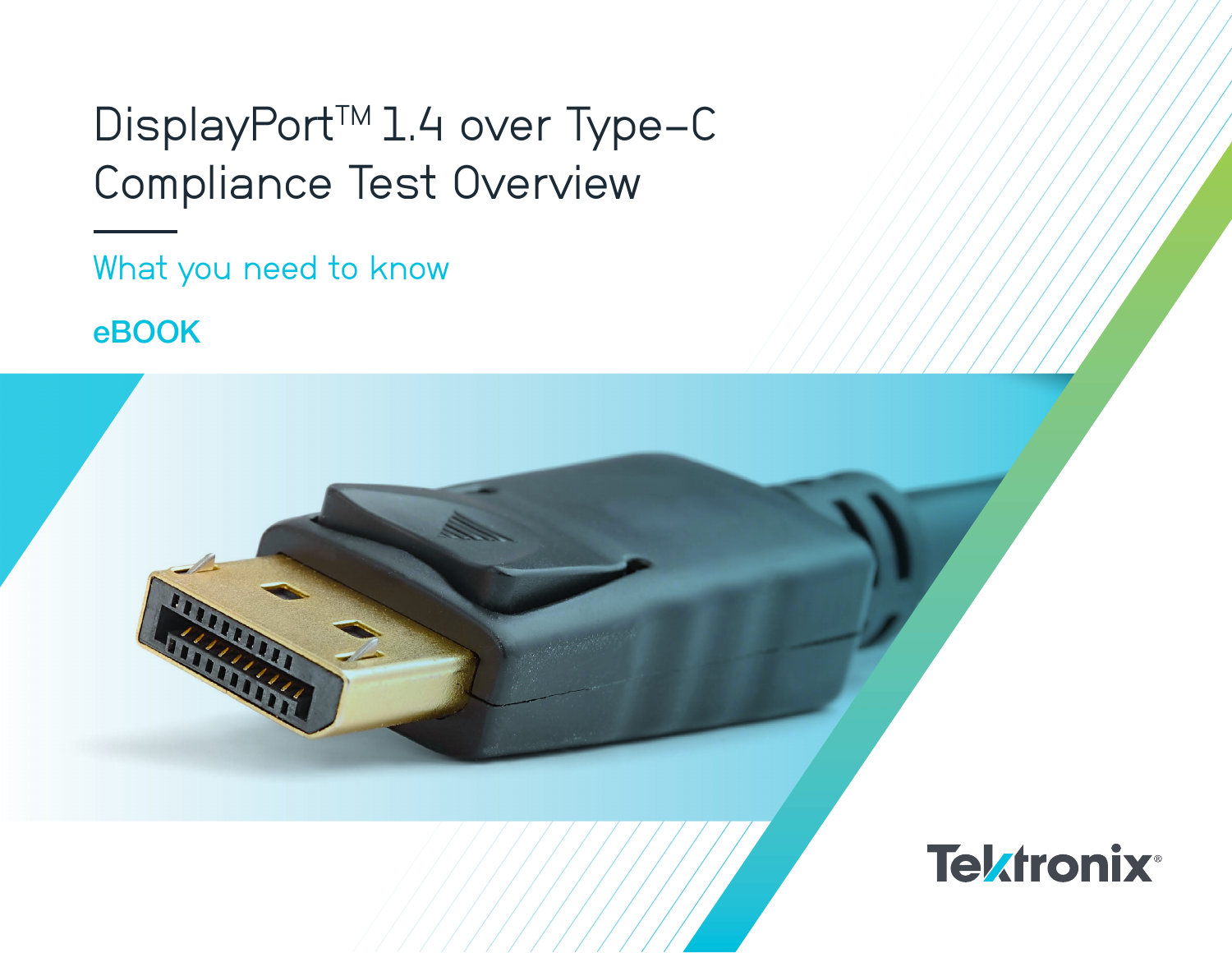# CONTENTS

| <b>DisplayPort Overview</b>                         | 03 |
|-----------------------------------------------------|----|
| <b>Test Point Definitions</b>                       | 04 |
| Transmitter (Tx) Test Conditions                    | 05 |
| <b>Recommended DUT Connections</b>                  | 07 |
| <b>Receiver Test Inputs</b>                         | 09 |
| Calibration Setup for DisplayPort 1.4 Receiver (Rx) | 11 |
| Test Setup for DisplayPort 1.4 Receiver (Rx)        | 12 |
| Summary                                             | 13 |
| Contacts                                            | 14 |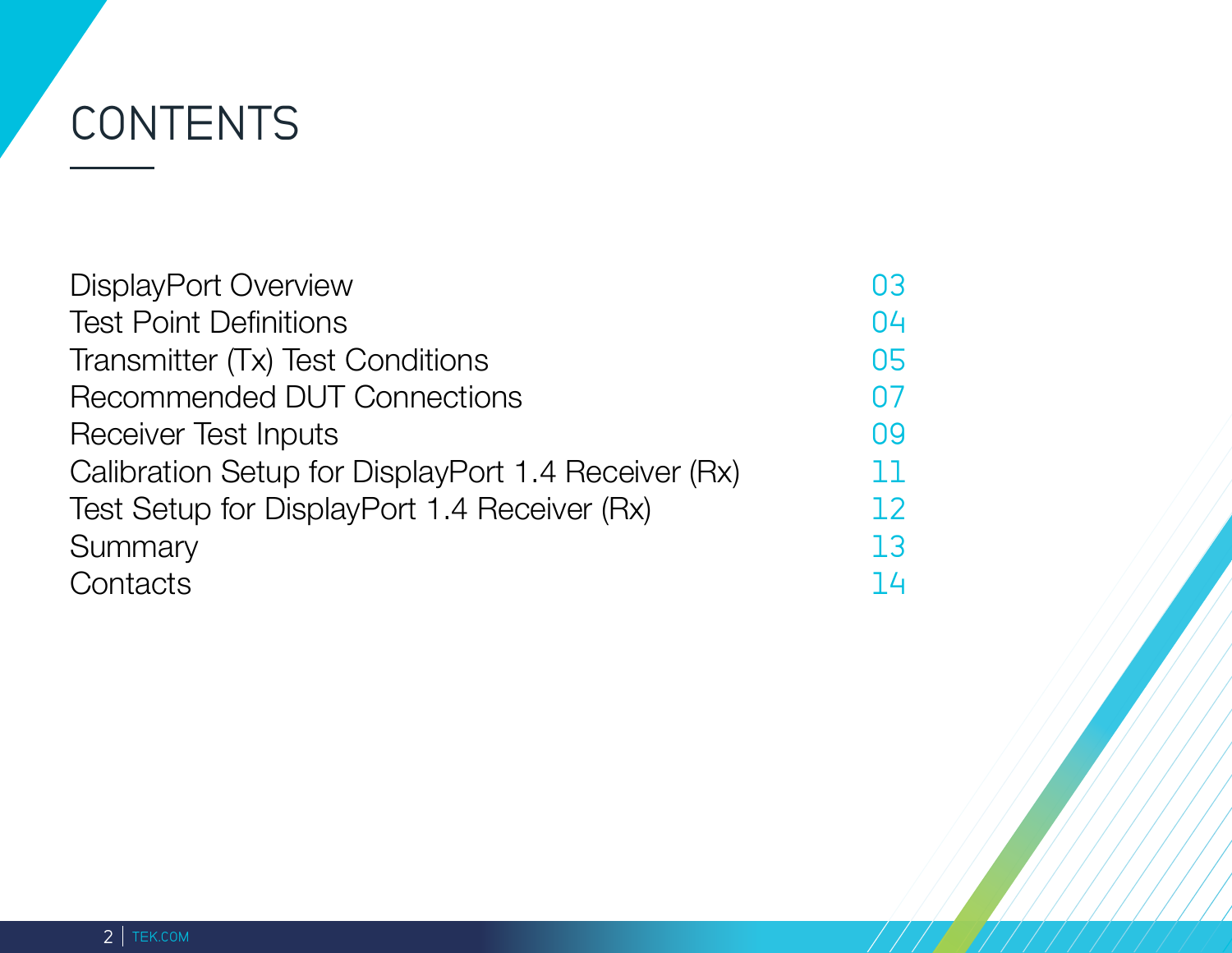## <span id="page-2-0"></span>DisplayPort Overview

DisplayPort (DP) is a newer standard originally developed to support the higher performance and flexibility requirements of personal computers. In addition to higher performance, it also provides a more robust and error-free digital A/V link. Because DisplayPort is packet based and leverages the signaling technology common in other modern high-speed data interfaces, it can be combined with other standards such as USB and Thunderbolt™.

DisplayPort™ is compatible with legacy display connections, making it the universal A/V video source connection. Connect your DisplayPort™ output to an existing HDMI™ TV or display using a simple and inexpensive DisplayPort™-to-HDMI™ adapter.

The next few pages will provide detailed information on test points, Transmitter (Tx) and Receiver (Rx) specifications, recommended DUT connections, calibration and test set-ups for the DisplayPort standard.

### KEY FEATURES

- 8K display and HDR support with the latest standard
- Multiple displays over a single connector
- Backward compatibility with HDMI, VGA, and DVI with simple adapters
- Supports HDMI™ 2.0 and previous versions
- Expanded capabilities to support latest audio trends and camera interfaces

### ADVANTAGES

- **Royalty Free**
- **MST**
- 8K compress video with DP1.4
- DisplayPort to HDMI, DVI, VGA adapters
- Simpler cables
- Type-C connectivity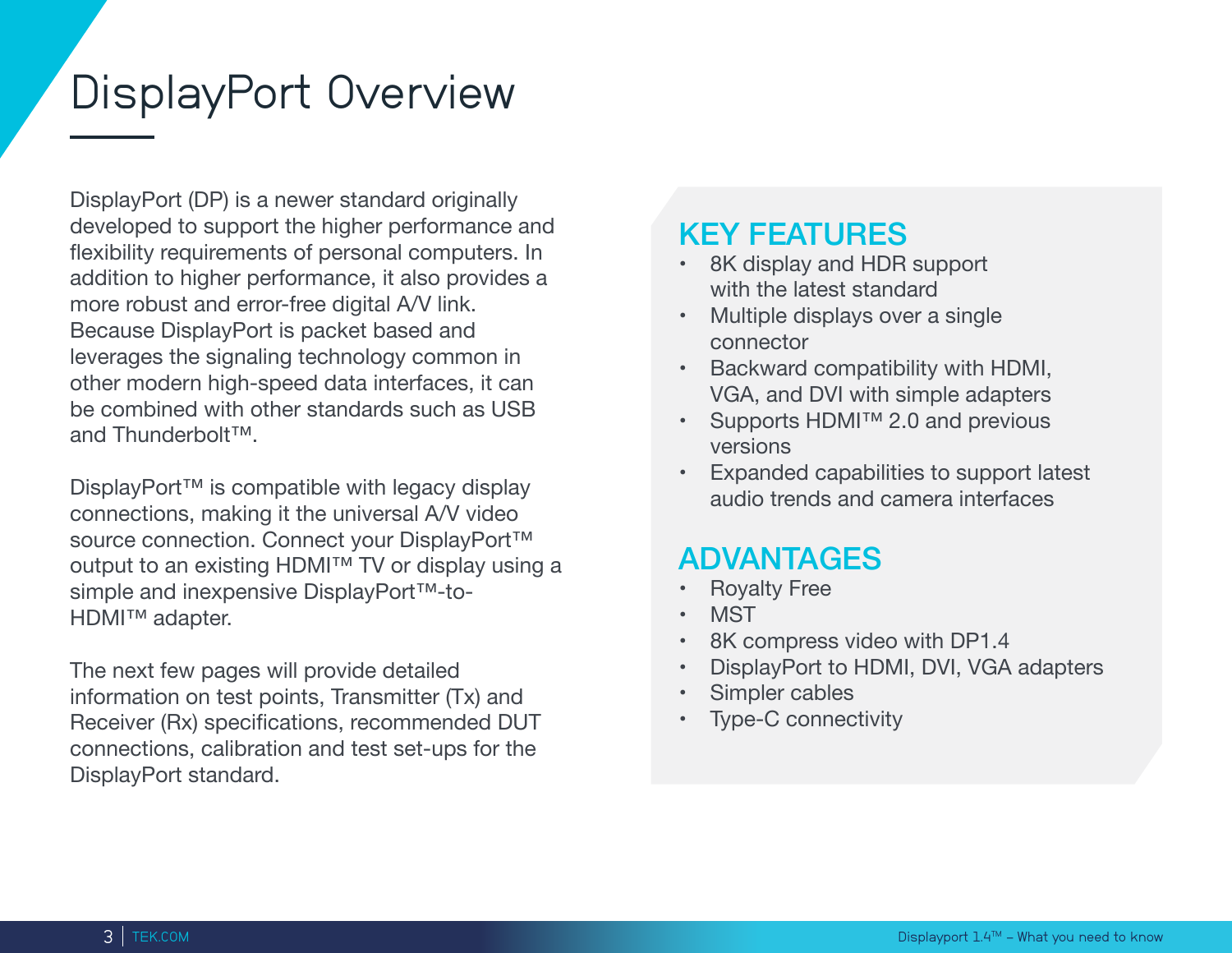## <span id="page-3-0"></span>Test Point Definitions

TP1: at the pins of the transmitter device. TP2: at the DP connector on the Source device. TP3: at the DP connector on the Sink device. TP3\_EQ: TP3 using a defined cable model with equalizer applied. TP4: at the pins of a receiving device.

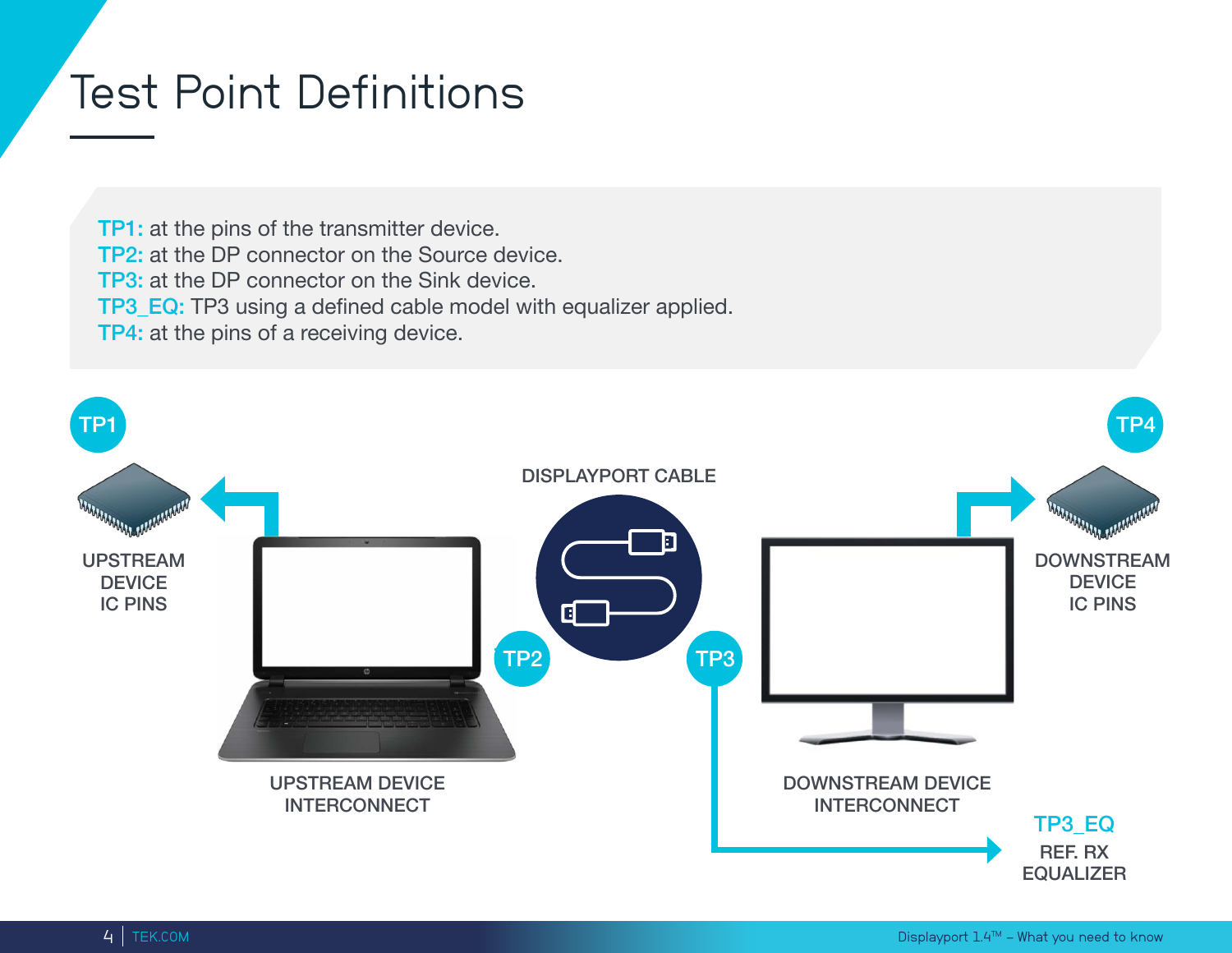## <span id="page-4-0"></span>Transmitter (Tx) Test Conditions

DisplayPort 1.4 specification introduces a new data rate - HBR3 and increases the highest operating data rate to 8.1Gbps. With design margins becoming more stringent, the DP 1.4 compliance tests undergo changes which are indicated in the table below for quick reference.

| <b>Test ID</b>                                                         | <b>RBR (1.62Gb/s)</b>      | <b>HBR (2.7Gb/s)</b>                   | <b>HBR2 (5.4Gb/s)</b>                          | <b>HBR3 (8.1Gb/s)</b>                          |
|------------------------------------------------------------------------|----------------------------|----------------------------------------|------------------------------------------------|------------------------------------------------|
| 3.1 Eye Diagram Test                                                   |                            |                                        |                                                |                                                |
| <b>Test Point</b>                                                      | TP <sub>2</sub>            | TP <sub>2</sub>                        | TP3_Eq                                         | TP3_Eq                                         |
| Pattern                                                                | PRBS-7                     | PRBS-7                                 | CP2520                                         | CP2520 Pattern 3 (TPS4)                        |
| Swing/Pre-Emphasis /PostCursor2                                        | 2/0/0                      | 2/0/0                                  | Provided by DUT Owner for<br>Passing Condition | Provided by DUT Owner for<br>Passing Condition |
| SW Channel                                                             | <b>NA</b>                  | <b>NA</b>                              | Zero Length & Worst Case                       | Zero Length & Worst Case                       |
| <b>SSC</b>                                                             | ON - If DUT Supports       | ON - If DUT Supports                   | ON - If DUT Supports                           | ON - If DUT Supports                           |
| <b>Crosstalk Eye Limit Correction</b><br>Values: Eye Height, Eye Width | <b>NA</b>                  | <b>NA</b>                              | 14mV, 7ps                                      | 12mV, 5ps                                      |
| 3.2 Non-Pre-Emphasis Level                                             |                            |                                        |                                                |                                                |
| <b>Test Point</b>                                                      | TP <sub>2</sub>            | TP <sub>2</sub>                        | TP <sub>2</sub>                                | TP <sub>2</sub>                                |
| Pattern                                                                | PRBS-7                     | PRBS-7                                 | 80 Bit PLTPAT                                  | 80 Bit PLTPAT                                  |
| Swing/Pre-Emphasis /PostCursor2                                        | AlI/O/O                    | All/O/O                                | AlI/O/O                                        | AlI/O/O                                        |
| <b>SSC</b>                                                             | On if DUT Supports         | On if DUT Supports                     | On if DUT Supports                             | On if DUT Supports                             |
| <b>CTLE</b>                                                            | <b>No</b>                  | <b>No</b>                              | Yes                                            | Yes                                            |
| <b>DFE</b>                                                             | <b>No</b>                  | <b>No</b>                              | <b>No</b>                                      | Yes                                            |
| 3.3 Pre-Emphasis Level Maximum Differential Pk-Pk Output Voltage       |                            |                                        |                                                |                                                |
| <b>Test Point</b>                                                      | TP <sub>2</sub>            | TP <sub>2</sub>                        | TP <sub>2</sub>                                | TP <sub>2</sub>                                |
| Pattern                                                                | PRBS-7                     | PRBS-7                                 | 80 Bit PLTPAT                                  | 80 Bit PLTPAT                                  |
| Swing/Pre-Emphasis /PostCursor2                                        | All/All/0                  | All/All/0                              | All/All/0                                      | All/All/0                                      |
| <b>SSC</b>                                                             | On if DUT Supports         | On if DUT Supports                     | On if DUT Supports                             | On if DUT Supports                             |
| 3.4 Inter-pair Skew                                                    |                            |                                        |                                                |                                                |
| <b>Bit Rate</b>                                                        |                            |                                        | <b>Highest Bit Rate Supported</b>              |                                                |
| <b>Test Point</b>                                                      |                            |                                        | TP <sub>2</sub>                                |                                                |
| Pattern                                                                |                            | PRBS-7 or DUT dependent custom pattern |                                                |                                                |
| Swing/Pre-Emphasis /PostCursor2                                        |                            |                                        | 2/0/0                                          |                                                |
| <b>SSC</b>                                                             | On if DUT Supports         | On if DUT Supports                     | On if DUT Supports                             | On if DUT Supports                             |
| 3.11 Non-ISI Jitter                                                    |                            |                                        |                                                |                                                |
| <b>Test Point</b>                                                      | TP <sub>2</sub>            | TP <sub>2</sub>                        | <b>NA</b>                                      | <b>NA</b>                                      |
| Pattern                                                                | PRBS-7                     | PRBS-7                                 | <b>NA</b>                                      | <b>NA</b>                                      |
| Swing/Pre-Emphasis /PostCursor2                                        | All/All/0                  | All/All/0                              | <b>NA</b>                                      | <b>NA</b>                                      |
| <b>SSC</b>                                                             | On and Off if DUT Supports | On and Off if DUT Supports             | <b>NA</b>                                      | <b>NA</b>                                      |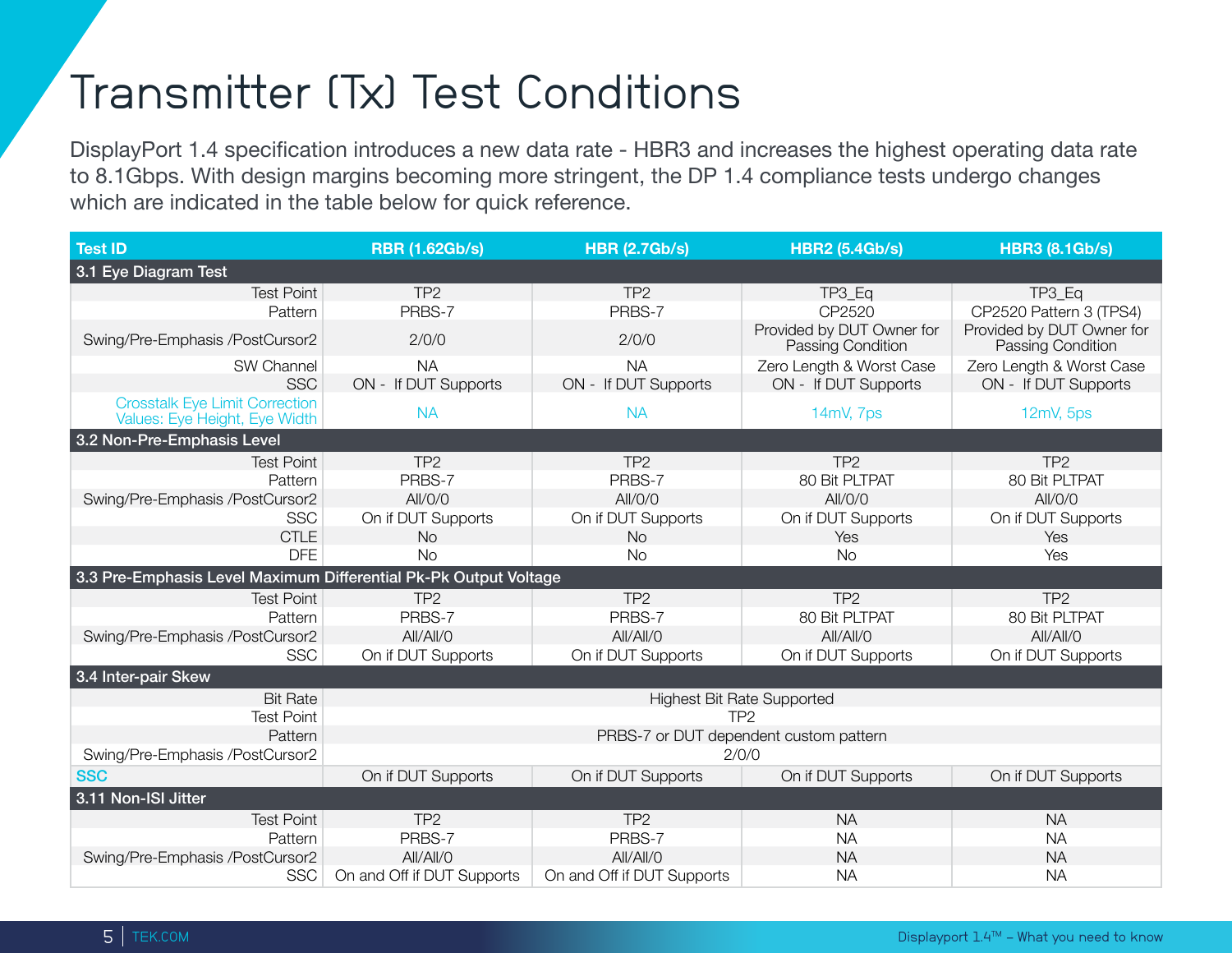## Transmitter (Tx) Test Conditions - continued

| <b>Test ID</b>                                                 | <b>RBR (1.62Gb/s)</b>            | <b>HBR (2.7Gb/s)</b>       | <b>HBR2 (5.4Gb/s)</b>                          | <b>HBR3 (8.1Gb/s)</b>                          |
|----------------------------------------------------------------|----------------------------------|----------------------------|------------------------------------------------|------------------------------------------------|
| 3.12.1 Total (TJ) and Deterministic (DJ) Jitter                |                                  |                            |                                                |                                                |
| <b>Test Point</b>                                              | TP <sub>2</sub>                  | TP <sub>2</sub>            | TP3_Eq                                         | TP3_Eq                                         |
| Pattern                                                        | PRBS-7                           | PRBS-7                     | 2520 Bit HBR2 Compliance<br>Eye Pattern        | 2520 Bit HBR3 Compliance<br>Eye Pattern        |
| Swing/Pre-Emphasis /PostCursor2                                | 2/0/0                            | 2/0/0                      | Provided by DUT Owner for<br>Passing Condition | Provided by DUT Owner for<br>Passing Condition |
| SW Channel                                                     | <b>NA</b>                        | <b>NA</b>                  | 0 Length & Worst Case                          | 0 Length & Worst Case                          |
| <b>SSC</b>                                                     | On and Off if DUT Supports       | On and Off if DUT Supports | On and Off if DUT Supports                     | On and Off if DUT Supports                     |
| 3.12.2 HBR2/HBR3 D10.2 TJ/RJ/DJ                                |                                  |                            |                                                |                                                |
| <b>Test Point</b>                                              | <b>NA</b>                        | <b>NA</b>                  | TP3_eq                                         | TP3_eq                                         |
| Pattern                                                        | <b>NA</b>                        | <b>NA</b>                  | D <sub>10.2</sub>                              | D <sub>10.2</sub>                              |
| Swing/Pre-Emphasis /PostCursor2                                | <b>NA</b>                        | <b>NA</b>                  | Same Setting as<br>Passing Eye/Jitter          | Same Setting as<br>Passing Eye/Jitter          |
| SW Channel                                                     | <b>NA</b>                        | <b>NA</b>                  | 0 Length & Worst Case                          | 0 Length & Worst Case                          |
| <b>SSC</b>                                                     | <b>NA</b>                        | <b>NA</b>                  | On and Off if DUT Supports                     | On and Off if DUT Supports                     |
| <b>CTLE</b>                                                    | <b>No</b>                        | <b>No</b>                  | Yes                                            | Yes                                            |
| <b>DFE</b>                                                     | <b>No</b>                        | <b>No</b>                  | <b>No</b>                                      | <b>No</b>                                      |
| 3.14 Main Link Frequency                                       |                                  |                            |                                                |                                                |
| <b>Test Point</b>                                              | TP <sub>2</sub>                  | TP <sub>2</sub>            | TP <sub>2</sub>                                | TP <sub>2</sub>                                |
| Pattern                                                        | D <sub>10.2</sub>                | D <sub>10.2</sub>          | D <sub>10.2</sub>                              | D <sub>10.2</sub>                              |
| Swing/Pre-Emphasis /PostCursor2                                | 2/0/0                            | 2/0/0                      | 2/0/0                                          | 2/0/0                                          |
| <b>SSC</b>                                                     | On and Off if DUT Supports       | On and Off if DUT Supports | On and Off if DUT Supports                     | On and Off if DUT Supports                     |
| 3.15 SSC Modulation Frequency<br>3.16 SSC Modulation Deviation | NA if SSC not supported          | NA if SSC not supported    | NA if SSC not supported                        | NA if SSC not supported                        |
| <b>Test Point</b>                                              | TP <sub>2</sub>                  | TP <sub>2</sub>            | TP3_Eq                                         | TP3_Eq                                         |
| Pattern                                                        | D <sub>10.2</sub>                | D <sub>10.2</sub>          | D <sub>10.2</sub>                              | D <sub>10.2</sub>                              |
| Swing/Pre-Emphasis /PostCursor2                                | 2/0/0                            | 2/0/0                      | 2/0/0                                          | 2/0/0                                          |
| <b>SSC</b>                                                     | On                               | On                         | On                                             | On                                             |
| 3.18 Dual Mode TMDS Clock<br>3.19 Dual Mode Eye Diagram        |                                  |                            |                                                |                                                |
| <b>Test Point</b>                                              |                                  |                            | TP <sub>2</sub>                                |                                                |
| Pattern                                                        | <b>TMDS</b>                      |                            |                                                |                                                |
| <b>TMDS Clock Rate</b>                                         | Maximum TMDS Frequency Supported |                            |                                                |                                                |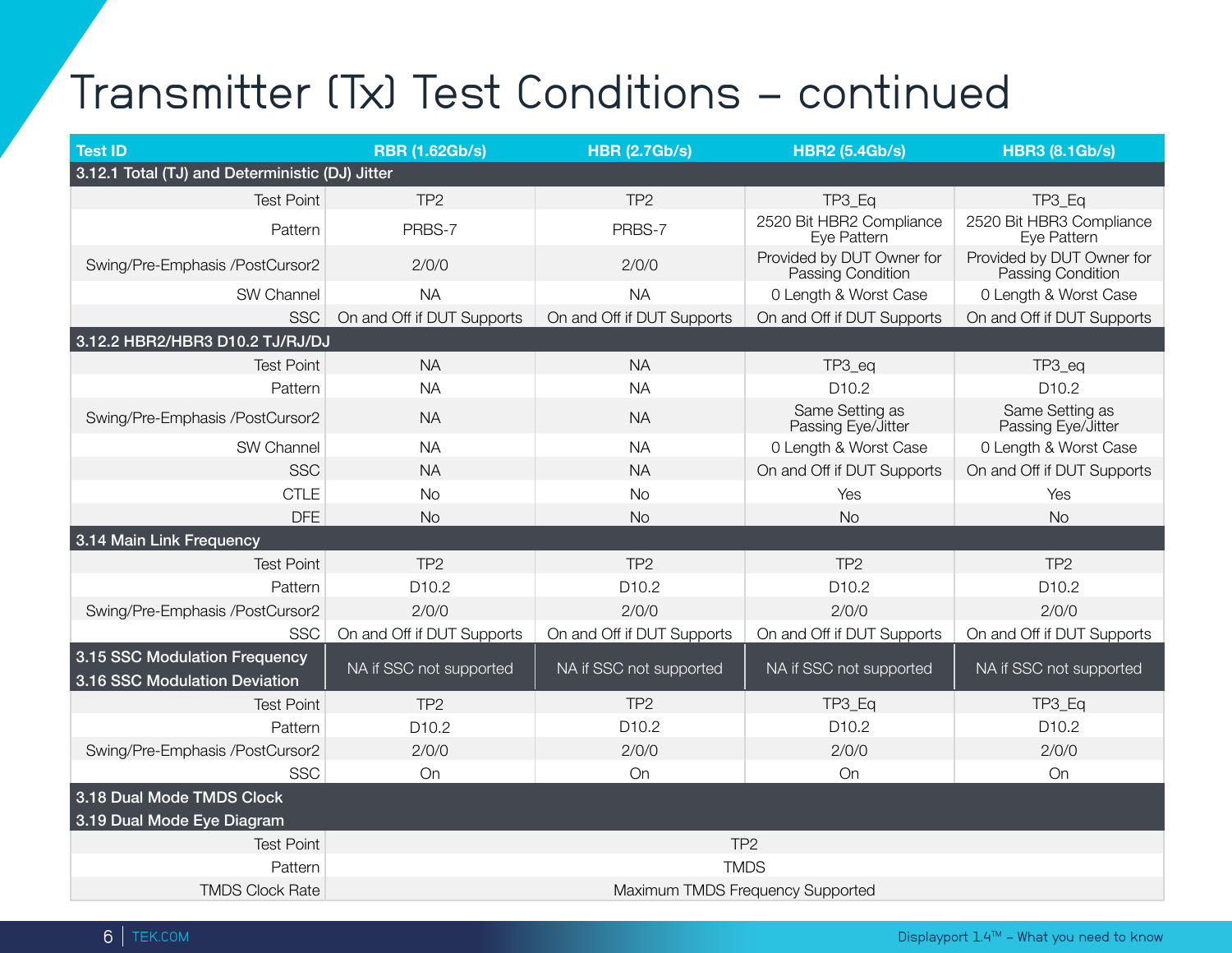## <span id="page-6-0"></span>Recommended DUT Connections

### CONNECTION FOR DISPLAYPORT TYPE-C TESTING

The diagram to the right details the connection setup for DisplayPort Type-C testing. The setup requires a Alt-mode controller, DPR-100 and a Type-C fixture.

The table below outlines how data lanes are mapped to oscilloscope channels.

| <b>Oscilloscope</b><br><b>Channel</b> | <b>Probe</b><br>connection | <b>Wilder Fixture pins</b>                         |
|---------------------------------------|----------------------------|----------------------------------------------------|
|                                       | Channel $1 +$              | RX2+(USB SuperSpeed,<br>Receiver 2 Pos/A11, Blue)  |
| <b>Channel 1</b>                      | Channel 1-                 | RX2-(USB SuperSpeed,<br>Receiver 2 Neg/A10, Blue)  |
|                                       | Channel $1 +$              | TX2+(USB SuperSpeed,<br>Transmit 2 Pos/B2, Yellow) |
| <b>Channel 2</b>                      | Channel 1-                 | TX2-(USB SuperSpeed,<br>Transmit 2 Neg/B3, Yellow) |
| <b>Channel 3</b>                      | Channel $1 +$              | TX1+(USB SuperSpeed,<br>Transmit 1 Pos/A2, White)  |
|                                       | Channel 1-                 | TX1-(USB SuperSpeed,<br>Transmit 1 Neg/A3, White)  |
| <b>Channel 4</b>                      | Channel $1 +$              | RX1+(USB SuperSpeed,<br>Transmit 2 Pos/B11, Red)   |
|                                       | Channel 1-                 | RX1-(USB SuperSpeed,<br>Transmit 2 Neg/B10, Red)   |

### DISPLAYPORT TYPE-C **TRANSMITTER TESTING SETUP**

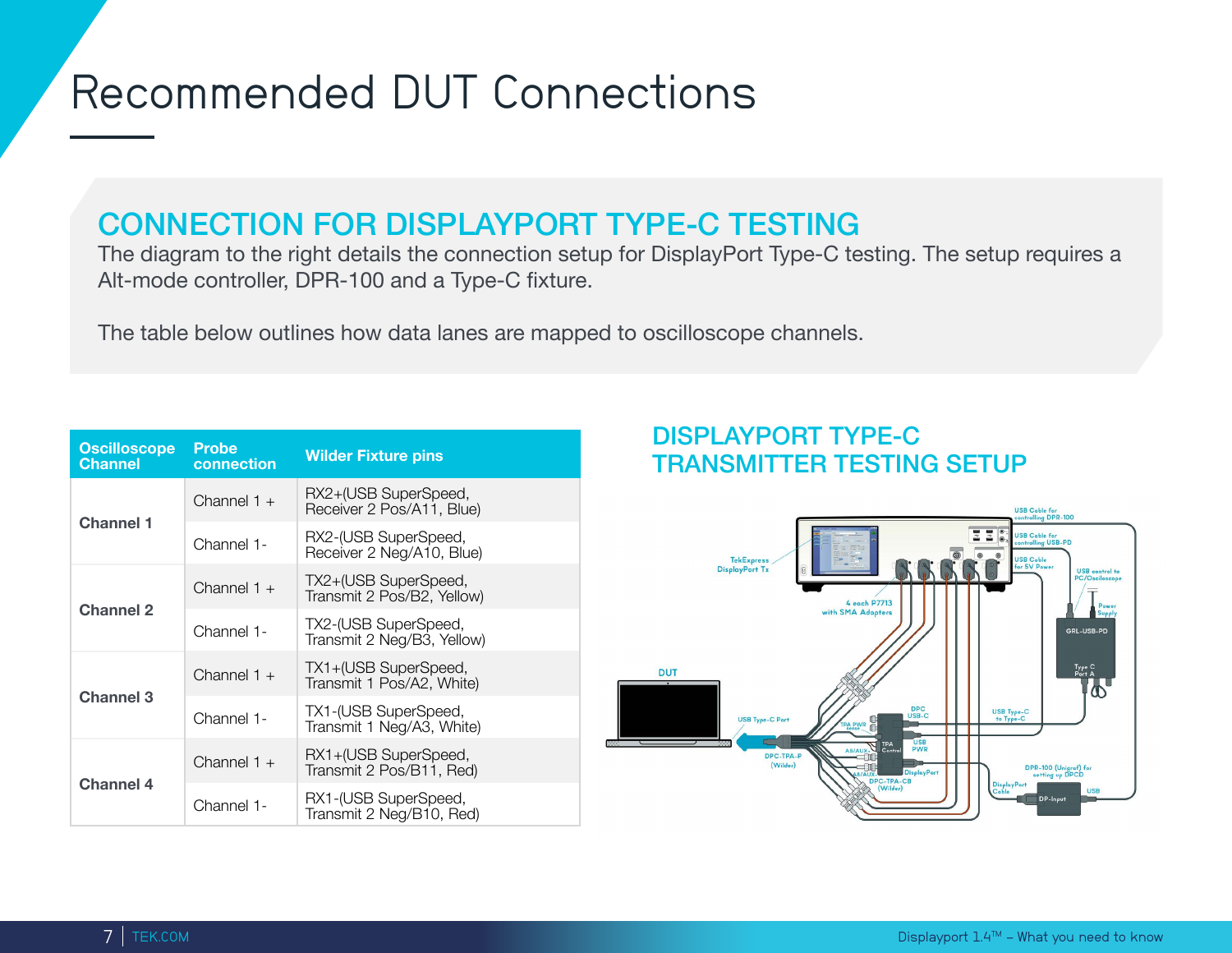## Recommended DUT Connections - continued

### CONNECTION FOR STANDARD DISPLAYPORT TESTING

The connection diagram to the right details Standard DisplayPort Transmitter testing. The setup requires DPR-100 and a standard DisplayPort fixture fixture.

The table below shows how the data lanes are mapped to oscilloscope channels. The colors for the wilder fixture pins indicates the lanes on the fixture.

| <b>Oscilloscope</b><br><b>Channel</b> | <b>Probe</b><br>connection | <b>Wilder Fixture pins</b>  |
|---------------------------------------|----------------------------|-----------------------------|
| <b>Channel 1</b>                      | Channel $1 +$              | TO P/R3 N - Positive White  |
|                                       | Channel 1-                 | T0_N/R3_P - Negative White  |
|                                       | Channel $1 +$              | T1_P/R2_N - Positive Red    |
| <b>Channel 2</b>                      | Channel 1-                 | T1_N/R2_P – Negative Red    |
|                                       | Channel $1 +$              | T2 P/R1 N - Positive Yellow |
| Channel 3                             | Channel 1-                 | T2 N/R1 P – Negative Yellow |
| <b>Channel 4</b>                      | Channel $1 +$              | T3_P/R0_N - Positive Blue   |
|                                       | Channel 1-                 | T3 N/R0 P – Negative Blue   |

### STANDARD DISPLAYPORT **TRANSMITTER TESTING SETUP**

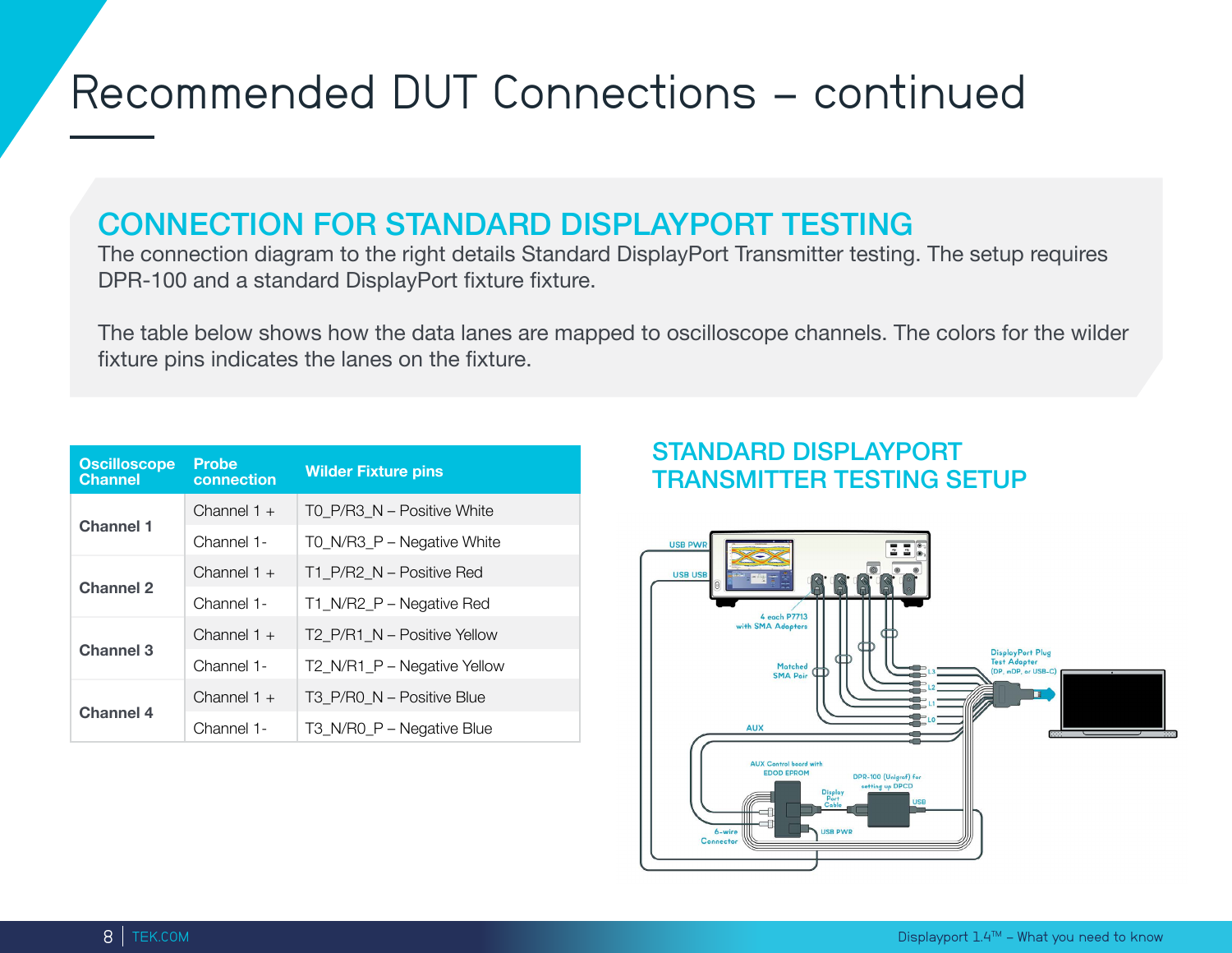### <span id="page-8-0"></span>Receiver Test Inputs

DisplayPort receiver testing involves calibration of jitter parameters before Jitter Tolerance (JTOL) testing. The CTS describes a calibration table for each data rate (RBR, HBR, HBR2 and HBR3). At each value of fixed SJ, the RJ is swept to arrive at a target TJ value.

### JITTER COMPONENT SETTINGS

### RBR

| f(SJ)<br><sub>[MHz]</sub> | <b>TJ(JTRBRrx)</b><br>[M | <b>ISI</b><br>[M | <b>RJ(RMS)</b><br>[mUI] | <b>Approximate SJ</b><br>[mUI] |
|---------------------------|--------------------------|------------------|-------------------------|--------------------------------|
| 2                         | 1648                     | 570              | 8.1                     | 981                            |
| 10                        | 778                      | 570              | 8.1                     | 111                            |
| 20                        | 747                      | 570              | 8.1                     | 80                             |

#### HBR2

| f(SJ)<br>[MHz] | <b>TJ(JTHBR2rx)</b><br>[M | <b>ISI</b><br>[M | <b>RJ(RMS)</b><br>[mUI] | <b>Approximate</b><br>$\text{SJ}_{\text{sweep}}$ [mUI] | SJ <sub>FIXED</sub><br>$\circledcirc$<br><b>297MHz</b><br>[M |
|----------------|---------------------------|------------------|-------------------------|--------------------------------------------------------|--------------------------------------------------------------|
| 2              | 1026                      | 220              | 16.7                    | 505                                                    | 80                                                           |
| 10             | 636                       | 220              | 16.7                    | 116                                                    | 80                                                           |
| 20             | 624                       | 220              | 16.7                    | 104                                                    | 80                                                           |
| 100            | 620                       | 220              | 16.7                    | 100                                                    | 80                                                           |

#### **HBR**

| f(SJ)<br>[MHz] | <b>TJ(JTHBRrx)</b><br>[mUI] | <b>ISI</b><br>[mUI] | <b>RJ(RMS)</b><br>[mUI] | <b>Approximate SJ<sub>SWEEP</sub></b><br>[M |
|----------------|-----------------------------|---------------------|-------------------------|---------------------------------------------|
| $\overline{2}$ | 1227                        | 161                 | 13.5                    | 904                                         |
| 10             | 548                         | 161                 | 13.5                    | 225                                         |
| 20             | 505                         | 161                 | 13.5                    | 182                                         |
| 100            | 491                         | 161                 | 13.5                    | 168                                         |

#### HBR3

| f(SJ)<br>[MHz] | <b>TJ(JTHBR2rx)</b><br>[M | <b>ISI</b><br>[M | <b>RJ(RMS)</b><br>[M | <b>Approximate</b><br>$\overline{\text{SJ}_{\text{SWEEP}}\text{[mU]}}$ | $\mathbf{S}$ <b>J</b> <sub>FIXED</sub> @<br><b>297MHz</b><br>[M |
|----------------|---------------------------|------------------|----------------------|------------------------------------------------------------------------|-----------------------------------------------------------------|
| 2              | 620                       | 240              | 13                   | 1013                                                                   | 130                                                             |
| 10             | 620                       | 240              | 13                   | 137                                                                    | 130                                                             |
| 20             | 620                       | 240              | 13                   | 109                                                                    | 130                                                             |
| 100            | 620                       | 240              | 13                   | 100                                                                    | 130                                                             |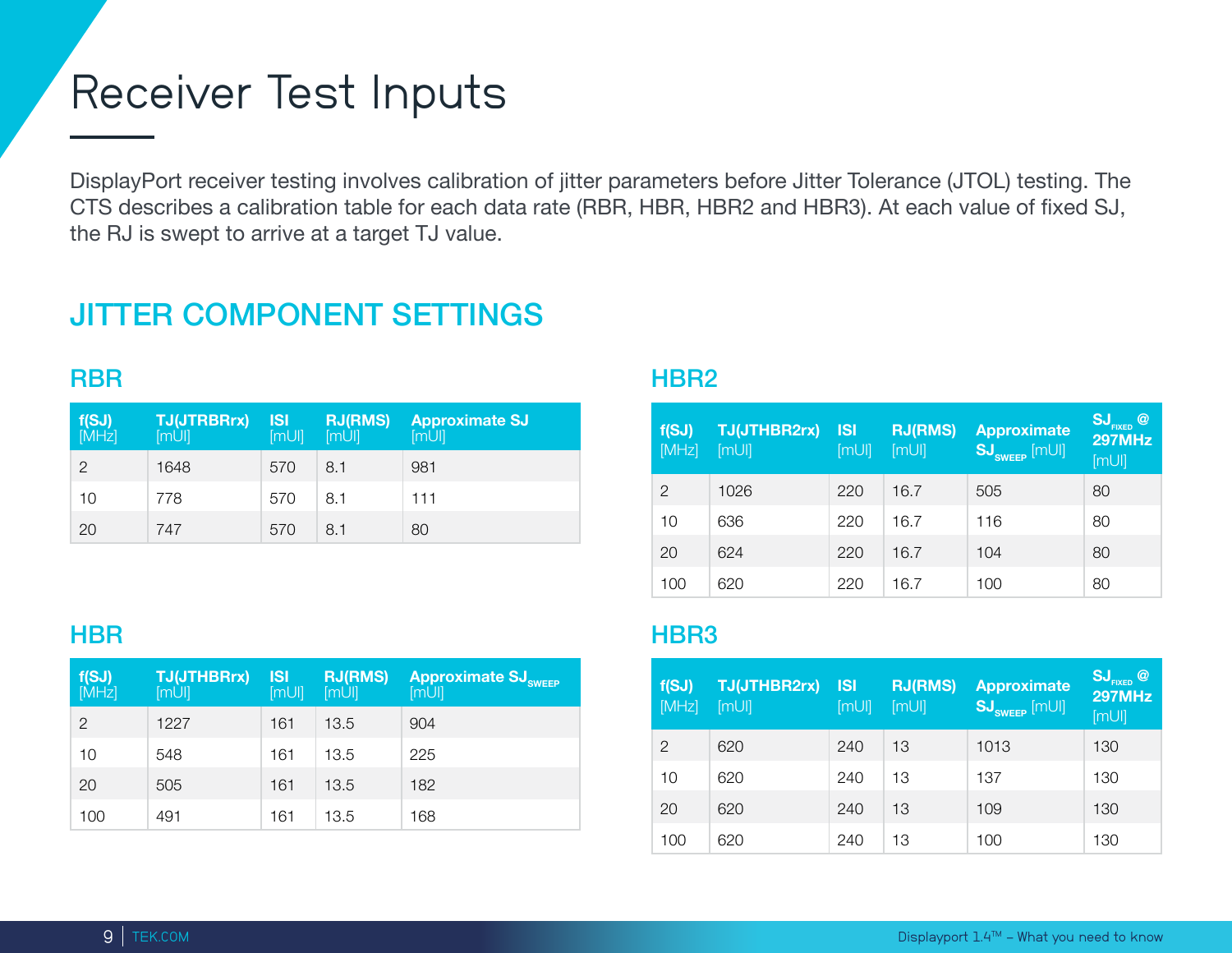### Receiver Test Inputs - continued

### TEST PARAMETERS FOR BER MEASUREMENT

The table describes the number of seconds the stressed signal is outputted on a Bit Error Rate Tester into the DUT and the allowable number of bit errors at each jitter frequency. The DUT must allow access to DPCD registers in order for test setup to be able to read the bit error value.

| <b>Data Rate</b>                                                                                                                     | <b>Jitter Frequency</b> | <b>Number of Bits</b> | <b>Max Number of Bit</b><br><b>Errors Allowable</b> | <b>Observation Time<sup>1</sup></b><br>(seconds)               | <b>Data Rate Offset</b>                |
|--------------------------------------------------------------------------------------------------------------------------------------|-------------------------|-----------------------|-----------------------------------------------------|----------------------------------------------------------------|----------------------------------------|
| HBR3<br>HBR <sub>2</sub><br><b>HBR</b><br><b>RBR</b>                                                                                 | 2MHz                    | $10^{12}$             | 1000                                                | $HBR3 = 123s$<br>$HBR2 = 185s$<br>$HBR = 370s$<br>$RBR = 620s$ | $\overline{O}$                         |
| HBR3<br>HBR <sub>2</sub><br><b>HBR</b><br><b>RBR</b>                                                                                 | 10MHz                   | $10^{11}$             | 100                                                 | $HBR3 = 13s$<br>$HBR2 = 19s$<br>$HBR = 37s$<br>$RBR = 62s$     | $+350$ ppm<br>$+350$ ppm<br>$+350$ ppm |
| HBR3<br>HBR <sub>2</sub><br><b>HBR</b><br><b>RBR</b>                                                                                 | 20MHz                   | $10^{11}$             | 100                                                 | $HBR3 = 13s$<br>$HBR2 = 19s$<br>$HBR = 37s$<br>$RBR = 62s$     | $\overline{O}$                         |
| HBR3<br>HBR <sub>2</sub><br><b>HBR</b>                                                                                               | 100MHz                  | $10^{11}$             | 100                                                 | $HBR3 = 13s$<br>$HBR2 = 19s$<br>$HBR = 37s$                    | $\mathbf 0$                            |
| To evaluate multiply number of bits by the unit interval in ps. (i.e. for HBR: 1011 bits at HBR = 370ps/UI $*$ 1011 UI = 37 seconds) |                         |                       |                                                     |                                                                |                                        |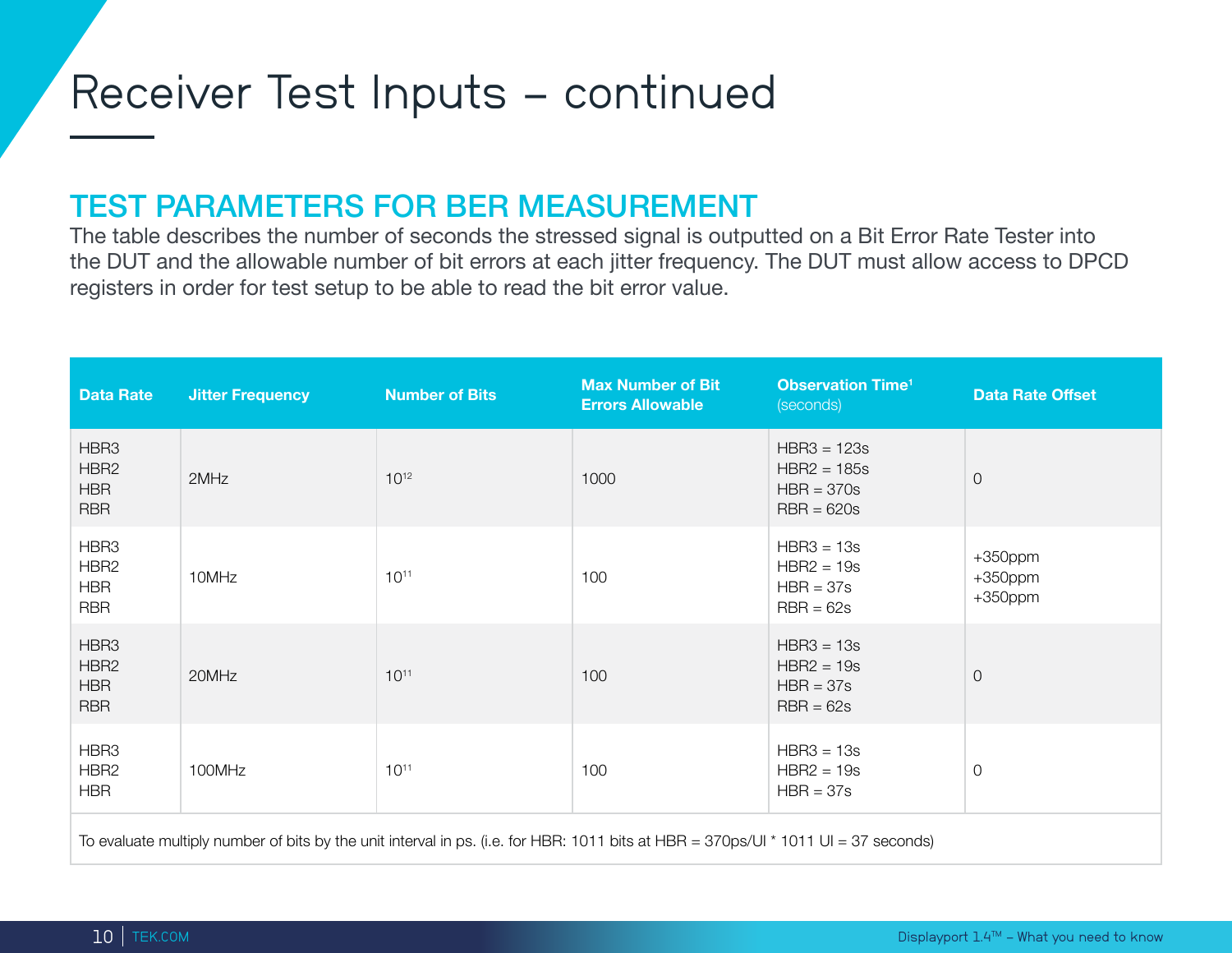## <span id="page-10-0"></span>Calibration Setup for DisplayPort 1.4 Receiver (Rx)

Calibration is the first step in Receiver testing. The following DUT parameters are calibrated in the first step of calibration : ISI, RJ, SJ Fixed, SJ Sweep, Crosstalk and Eye Height. The calibration setup for TP1 and TP2 are different as shown in the setup below. Refer to **[Tektronix MOI](https://www.tek.com/document/method-implementation/displayport-phy-14-sink-calibration-and-test-guide-moi)** for detailed test description.

CALIBRATION SETUP AT TP1 CALIBRATION SETUP AT TP2/TP3

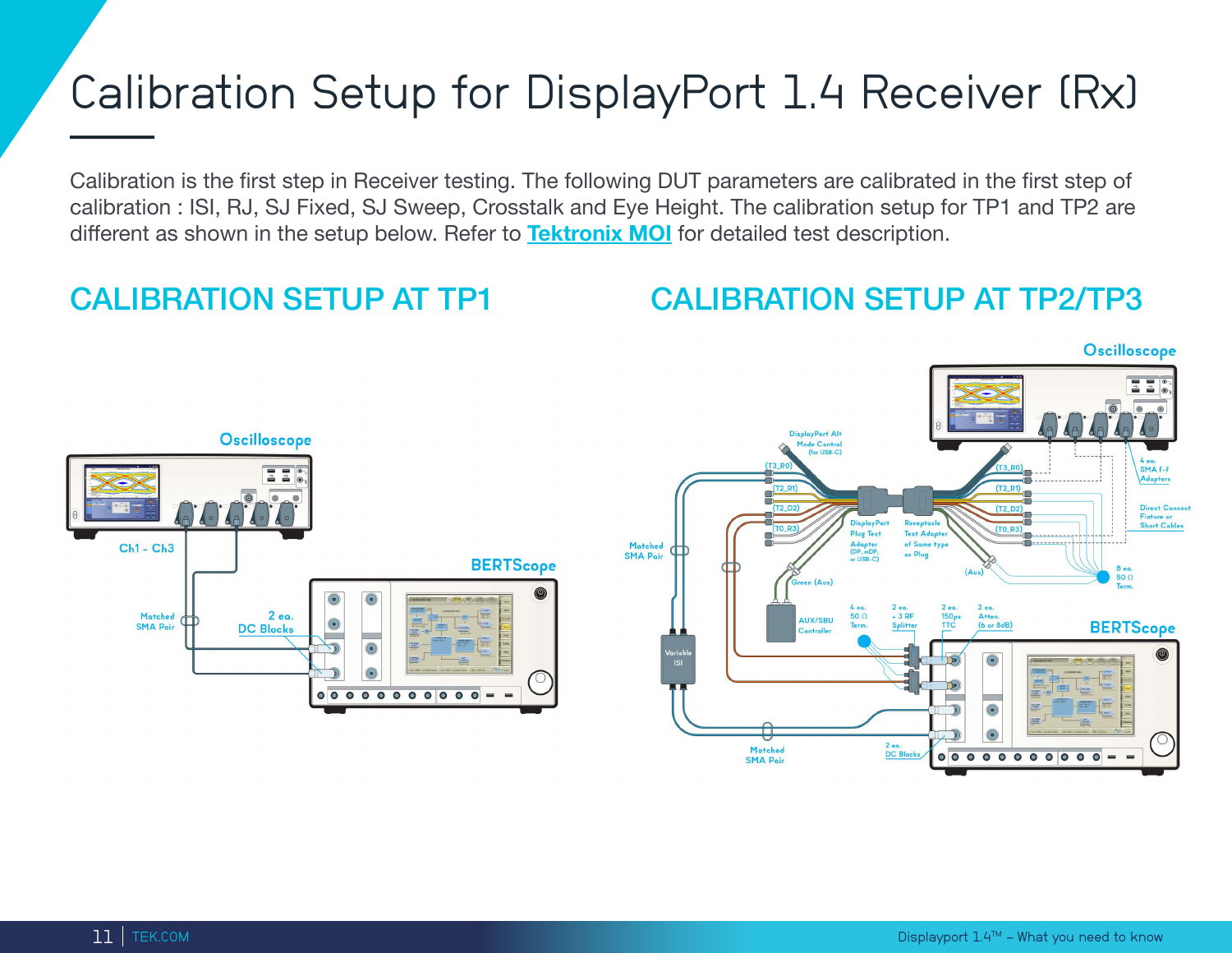## <span id="page-11-0"></span>Test Setup for DisplayPort 1.4 Receiver (Rx)

The BERTScope outputs stressed pattern as defined in specification with RJ, SJ, and ISI jitter injected. The error counter is initially cleared. The sink compliance tests are run for a specified time. If the Sink DUT supports aux communication, then after the specified test time, the error counter is read through by reading sink DPCD register.

### DUT JITTER TOLERANCE COMPLIANCE TEST SETUP

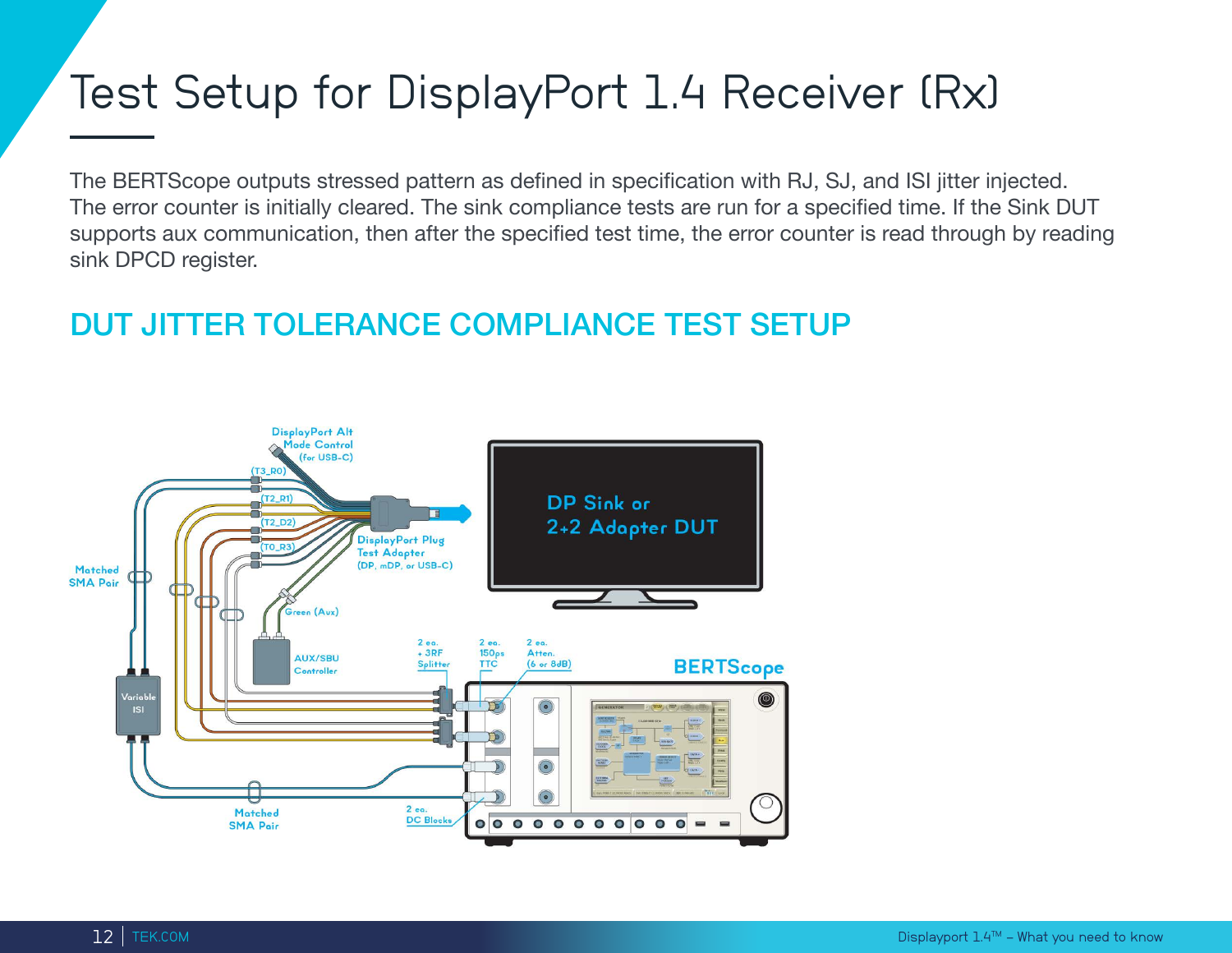## **Summary**

As DisplayPort speed becomes faster and more complex with the emergence of the DP 1.4 standard, engineers are faced with new design challenges, shorter time-to-market windows, new standards specifications to understand and apply, and new compliance testing requirements.

Before you tackle testing and debug of your standard DisplayPort or Type-C DisplayPort device, here are some key questions to ask:

- How will you verify that actual transmitter or receiver margin meets design goals?
- How will you debug and perform repeatability testing when there are measurement failures?
- How will you test your device beyond compliance limits?
- Do test times matter to you in DisplayPort testing?
- Do you have the tools to automatically and quickly perform compliance testing at various corner conditions?
- Do you have the tools and expertise to configure, optimize and calibrate your entire test set up?
- Do you perform elaborate data mining on the DisplayPort results?

#### Need help in answering these questions?

Your Tektronix Account Manager will be happy to help, just give them a call.

To contact any of our worldwide offices for assistance please refer to the telephone numbers on the next page.

**—**

#### **Don't waste your time. Make sure your device passes the first time.**

Historically, when a new generation of DisplayPort devices enters compliance testing, a significant percentage of them fail their first plugfest for PHY and link training compliance. Thus, it is vital to have a comprehensive test equipment and software solution in place prior to workshop testing. Tektronix's DisplayPort test and debug solution can easily guide you through compliance testing and debug before a plugfest to ensure your design meets the standards requirements with a high degree of confidence.